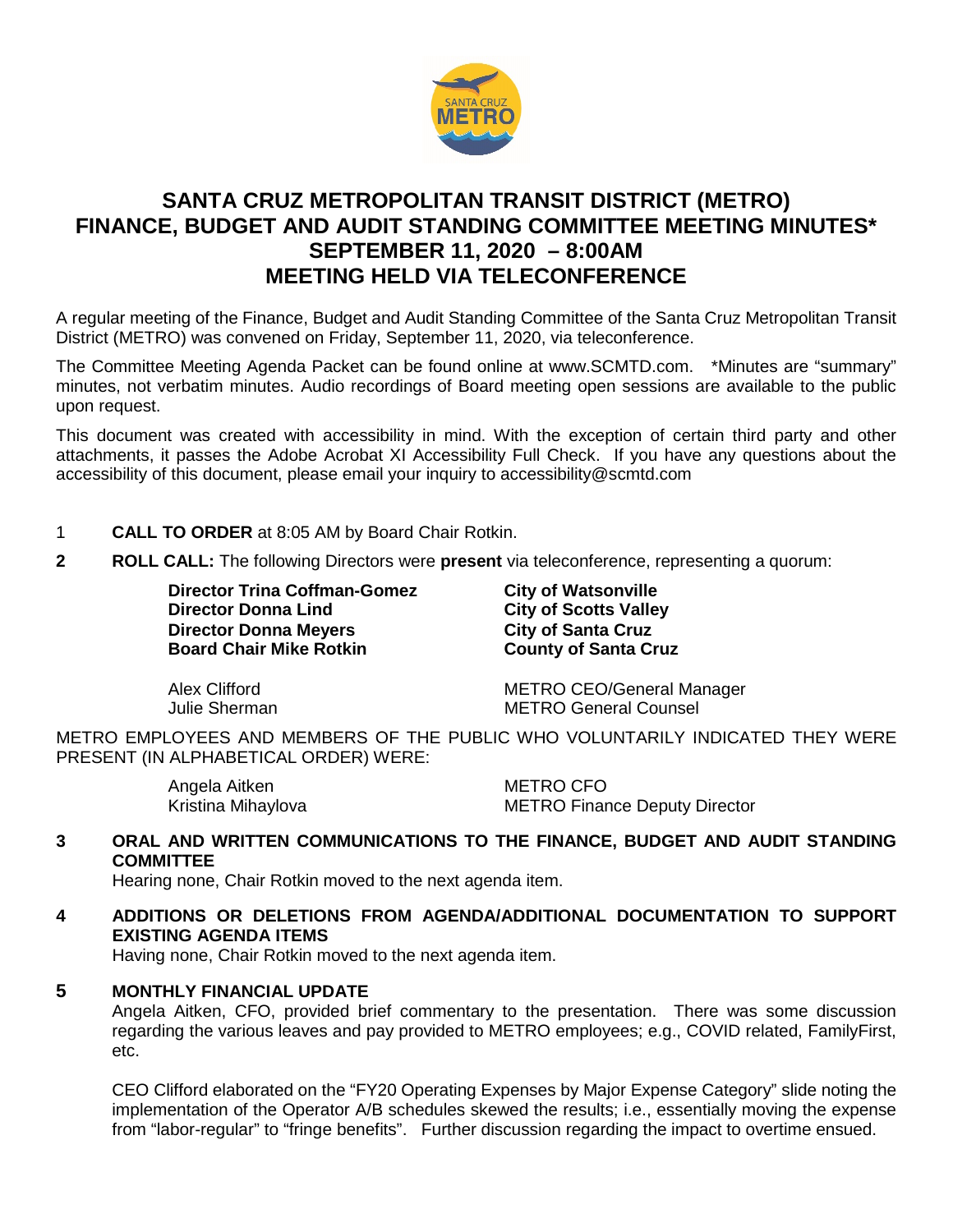There was no public comment.

## **6 REQUEST AUTHORIZATION TO ISSUE A REQUEST FOR PROPOSALS FOR AN ENTERPRISE RESOURCE PLANNING (ERP) SYSTEM CONSULTANT**

Angela Aitken, CFO, provided commentary to the staff report. Director Coffman-Gomez inquired as to the timeframe for the entire ERP system and anticipated cost involved, emphasizing the anticipated lengthy integration curve.

CFO Aitken responded that today's request is for a consultant to obtain information to more accurately reflect the needs for an ERP RFP. From there, METRO will determine the best funding sources, etc. We anticipate the process covering a number of years.

CEO Clifford also noted that, due to the length of implementation time anticipated, we want to ensure we don't inadvertently model ourselves out of date.

Based on a suggestion from Director Coffman-Gomez, Danielle Glagola, Marketing, Communications & Customer Service Director, will investigate options for a public posted project status site at www.scmtd.com.

There were no public comments

### **ACTION: MOTION TO RECOMMEND AUTHORIZATION TO ISSUE A REQUEST FOR PROPOSALS FOR AN ENTERPRISE RESOURCE PLANNING (ERP) SYSTEM CONSULTANT AS PRESENTED**

#### **MOTION: DIRECTOR MEYERS SECOND: DIRECTOR COFFMAN-GOMEZ**

**The motion was unanimous by a roll call vote.**

#### **7 COVID-19 TRANSIT FISCAL CRISIS ORAL UPDATE**

Alex Clifford, CEO/General Manager, advised the assembly that we have technically spent all of the issued CARES Act funding.and some carryover revenues will be put into a COVID reserve bucket to be drawn down over time. Kristina Mihaylova, Deputy Finance Director, is working on a two-year financial projection model to help us manage our resources and anticipate when the fiscal cliff is approaching. At this time, preliminary indications are we will potentially get through December 2021, assuming all current factors remain consistent. The sales tax revenue was actually a bit higher than budgeted. We believe it was augmented by the additional \$600/week provided through the federal government to unemployed persons; we anticipate the October 2020 sales tax revenue will provide a insight into the anticipated revenue(s) as it will be a reflection of August 2020 sales. CEO Clifford cautioned the committee that if economy-based revenue sources begin to plummet, post July 31, and those losses are rolled through the two-year model, the fiscal cliff looms significantly closer.

We hope UCSC and Cabrillo College return in January at a level near pre-COVID. If so, will we have the manpower to provide their requested service? We continue to manage our resources to avoid layoffs and furloughs; however, not filling vacancies caused by retirement may impact our ability to react to an increase in student riders.

The President has authorized FEMA to use Stafford Act disaster relief funds to provide supplemental payments for lost wages. This means, as of September 15, 2020 FEMA funding will be focused on agencies exclusively working on COVID-19 emergency protective measures. The approximate \$500K expense incurred with the conversion of the Operator clear curtain to a more permanent barrier will not be covered by FEMA funds.

Suggestions to hire part time Operators were discussed, but dismissed for a number of reasons.

METRO benefits from it's close ties to UCSC and Cabrillo; however, the institutions themselves are unable to project what the future learning environment will be; e.g., remote or onsite.